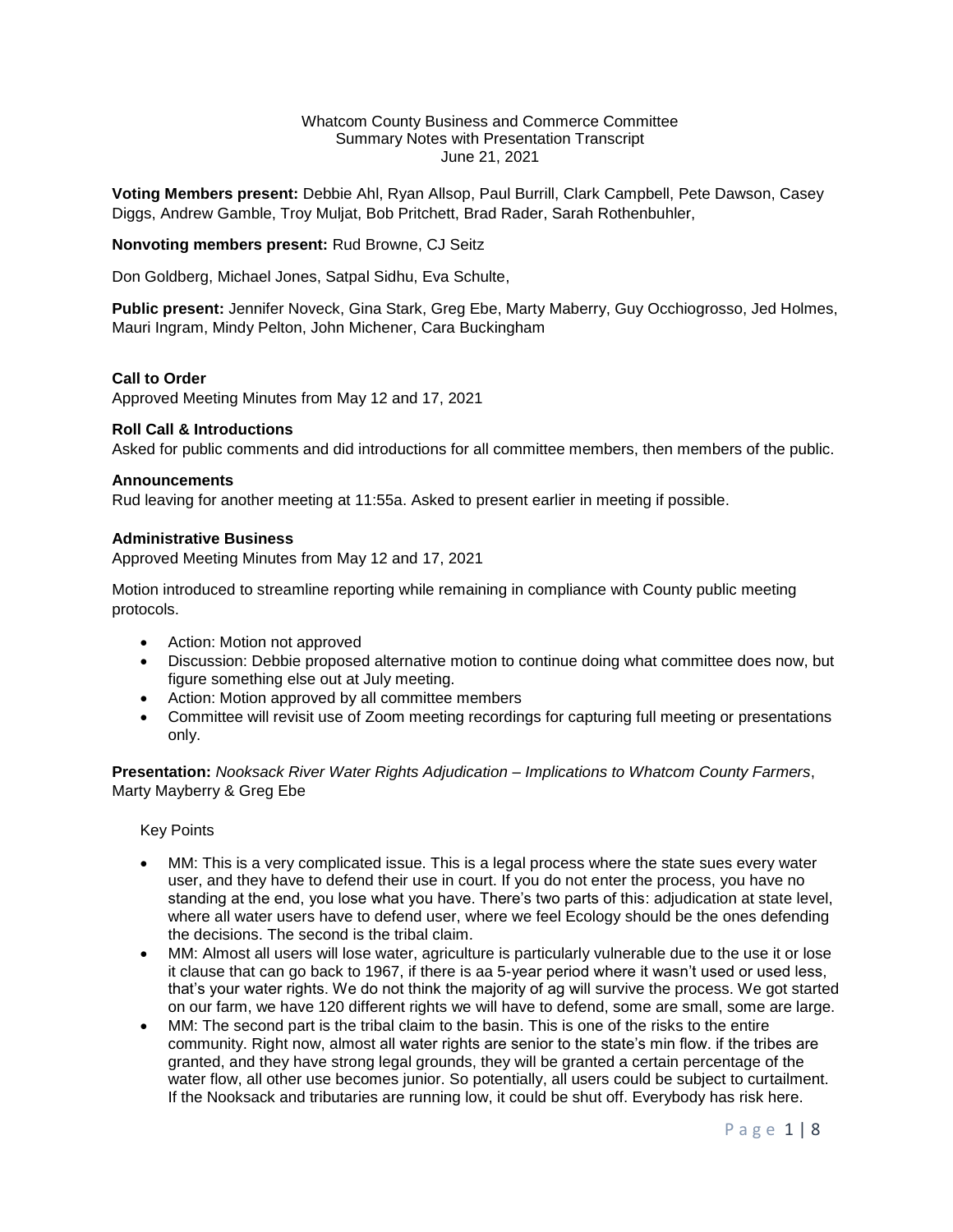Some of the longer-term risks to community and future, if ag goes away, our land use plan at the county level gets torn asunder. This will start an avalanche of legal cases and court cases that will take a long time.

- GE: Water law was set up that surface water. That was set up in 1917. We feel this process has no benefit to salmon if we are forced to use surface instead of ground. We are currently doing a lot of projects and we are trying to restore this habitat.
- GE: We have an abundance of water, it's really an issue of making sure the water is at the right place at the right time and this process does not do this at all.
- MM: One of the complications in the Yakima case, these flows will not be able to be met. We have no reservoirs. Yakima does. If there is a senior flow right, with no reservoirs, and we know what the water use is in this community, it will shut everything off and it won't meet those flows during the low flow period, because Nooksack is dominated by snow melt.
- MM: Our alternative is negotiated settlements. A couple were just done in the Puyallup and Dungeness so far it has been odd that Ecology has taken a negative view of a negotiated settlement.
- GE: Everyone needs to come to the table. We think it is the only way we have a future. And we feel fish recovery, salmon recovery, and agriculture are tied together. Ag allows green spaces, if we are paved over, it creates a lot of problems (flash flooding, etc.). We would like to have everyone come to the table. The tribes are concerned it won't be binding, but once you have one, it could be taken to court and made binding.
- GE: We really see rather than spending hundreds of millions of dollars and decades in court, other than everyone is decided to be senior or junior rights holders, why not spend some resources and time on developing alternatives and projects together? As Sarah mentioned, there is a disincentive for us to save water, disincentive for us to convert from surface to ground, which impacts salmons, that is a bit of a reservoir for us. Most of the winter we deal with flood fighting and drainage, it is only a short period of time in summer we are irrigating and have lower flows in the Nooksack, in August the average is 2000 CFS, we are using less than 200, so 90% of the flows are there for the salmon. It is ridiculous to think we are going to spend millions of dollars, decades, fighting for no real solution and no creativity on how to fight this problem.
- Marty and Greg oppose adjudication ag, private, cities, PUDs have to prove perfected our water rights. In agriculture case, have to prove used water right to its full extent or lose it. They think a negotiated settlement would have a better outcome for water users and conservation efforts.
- GE: Adjudication would be extremely costly to defend.
- GE: Have international borders to deal with surface water extends into Canada.
- GE: Typical water user some have spent between \$10k \$100k defending a water right. We know there are a lot of farms that don't have those resources and will most certainly be lost. Some might be because of conservation efforts.

# Possible Follow Up/ Action Items

- Marty and Greg will forward information about the Puyallup and Dungeness negotiated water rights settlements to committee.
- Committee to consider drafting a letter in support of negotiated settlement.
- Committee offer any suggestions on organizations for topic speakers to share this information. Could include AGC, Rotaries, BIAWC, Sustainable Connections, Realtors Assoc, etc.

# Presentation Transcript

Greg Ebe – Wish could say excited to present on this. Close to entering an adjudication process on water rights put forth by Dept of Ecology - DOE is the plaintiff and rest are defendant.

- This has been requested by Lummi and Nooksack Tribes Made request to Federal Government around 8 years ago.
- This type of court case usually occurs in arid climates where water is scarce which is certainly not the Nooksack basin.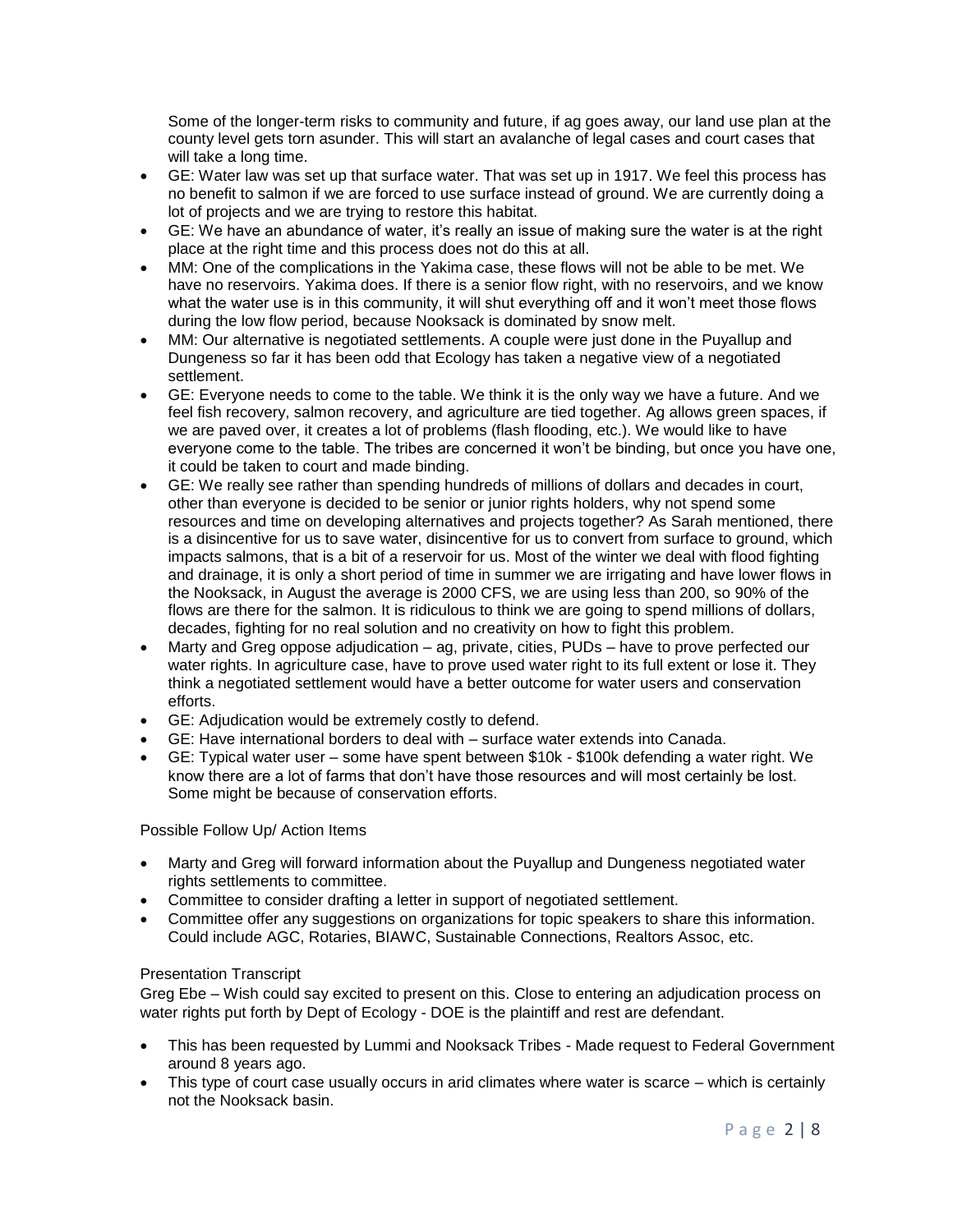- The DOE is excited to move the process forward.
- Concerned it puts all water users under the microscope ag, private, cities, PUDs have to prove perfected our water rights. In agriculture case, have to prove used water right to its full extent or lose it.
- This could date back to 100 years old.
- Very arduous process can use some crop, power records and aerial photography.
- But in superior court defending something very high stakes. Farmland without water is not farmland.
- Have to hire attorneys, geo-hydrologists, engineers, etc.
- Cited Yakima Valley adjudication only surface water.
- Nooksack proposed to adjudicate surface and underground usage.
- Have international borders to deal with surface water extends into Canada.
- Typical water user some have spent between \$10k \$100k defending a water right. We know there are a lot of farms that don't have those resources and will most certainly be lost. Some might be because of conservation efforts.
- Very scary process for us and there is a lot at risk. Marty Mayberry will talk about some of risks to community.

Marty Mayberry – I'm a berry farmer. This is a very complicated issue and difficult to finish up in a short time. This is a legal process where state sues every water-user, and everyone has to defend their right in court. If do not defend, you stand to lose everything.

Two parts:

1) Adjudication at state level where all users will have to defend their use.

2) Tribal claim

- 1) I believe almost all users will lose water. Agriculture is particularly vulnerable because can go back to at least 1967.
	- a. Mayberry thinks he has to defend 120 water rights alone.
- 2) Tribal claim to a base minimum flow right now almost all water rights are senior to state minimum flow. If tribes granted and we think they have strong legal ground that they will be granted base minimum flow, all water rights become junior to that. Potentially all water use could be subject to curtailment is Nooksack or tributaries if running beneath base minimum flow.

If agriculture goes away, our land use plan at county level gets torn asunder. This will start an avalanche of legal and court cases that will take a long time. Feel the quality and value of open space that agriculture provides – but not just an agriculture issue. Long term risk is permanent change in county's economic base as well as land use plan. There will be a lot of pressure for down zoning.

Greg -- risks:

- Water rights set up in 1917. Some of oldest water rights are surface. If shut off more current rights, negative impact on habitat projects and could impact fish. In court case, no incentive to do that, open up to more development of current open space and ag lands.
- PUD has a 1965 water right which is relatively young.
- Better solution: Feels there should be a negotiated settlement to work together on solutions. Really a management issue to make sure water available at the right time in the right place.

Marty:

 One of complications of adjudication – in Yakima took 40 years – some people think Whatcom County will take longer. These flows will not be able to be met. If there is a senior flow right without reservoirs to meet the flows, you can shut it all off and it won't meet those flows in low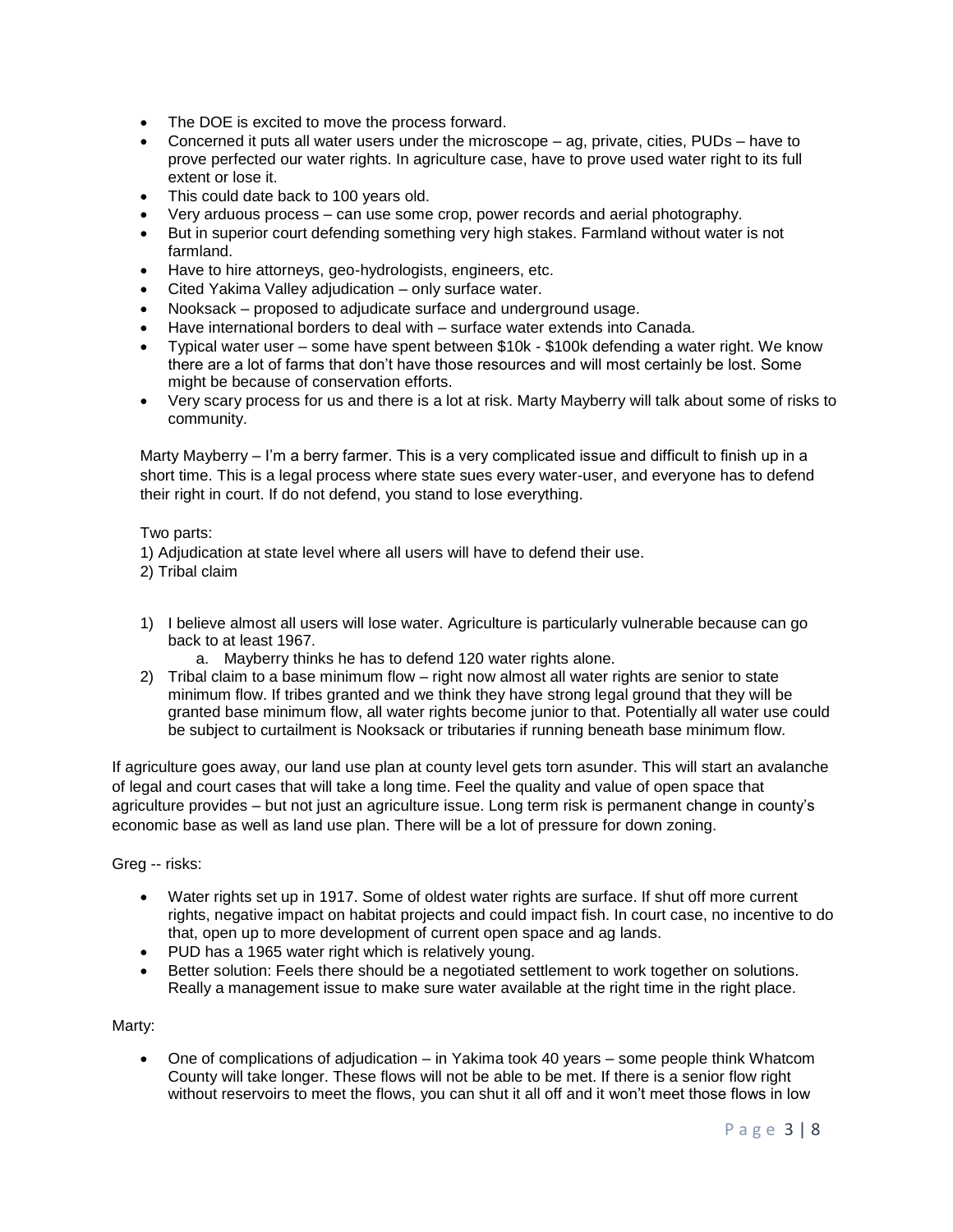flow periods. The Nooksack is dominated by snow melt, so the only reservoir we have in the community is ground water.

- A couple of negotiated settlements have been done elsewhere don't understand why DEO has taken an almost negative view of negotiated settlement.
- At one point, I asked our attorney, what can he tell me that this would not be an absolute disaster. Attorney said, couldn't tell him anything good except it would take so long, he could plan an exit strategy.
- There is no plan to figure out how to get water to people effected.

### Q&A:

Sarah: It almost sounds like with the current system and measuring that it is counterproductive because if the farms are using water more efficiently, they are actually punished? Is that true. Second question, we have a lot of customers that involved in public utilities and dams, they are all talking about pressure on removing the dams. Funny I talked to a fellow this morning who said when he is walking into these meetings, he said there's such an agenda to shut down the dams, we are told just to agree and not participate anymore. It seems like we are trying to turn a renewable resource into a nonrenewable resource.

Marty: We don't have experience with dams or reservoirs in community, but you are right – there is a lot of disconnect. It appears DOE is focused on taking back as much water as can. If remove dams in certain areas, the impacts there make this look like nothing.

Rud Browne: One potential bit of hope – the mechanical solution is to do something where mouth of Nooksack meets salt water -- and one I think tribes would be supportive of. But it's expensive -- \$100M to quarter of a billion dollars. Very expensive.

Marty: (Response toe Rud) Have had multiple discussions with tribe – unfortunately when Jerry Freeman passed, those discussions curtailed. Sounds simple but not really. Not talking about pipes, talking about canals. If shut farms and communities off with water – farms don't come back once go out of business.

Pete Dawson: Thanks for time today – complexity of water rights beyond what can comprehend. What are the roadblocks to going to a negotiated settlement? Makes sense on about 100 different levels.

Greg: Everyone needs to come to the table. We feel fish recovery and agriculture really ties together. If going to have salmon recovery, need to have the habitat. If can bring everyone to the table. Rather than spending hundreds of millions of dollars over decades in court, why not spend some of the resources on alternatives.

Right now, as Sarah mentioned, there is a disincentive to conservation. Most of the winter we're dealing with flood fighting and drainage. It's just for a short period of time in the summer, dealing with drainage and irrigation. Using less than 200 CFM so 90% of the flows are there for salmon. It's ridiculous to spend millions of dollars fighting in court with no solutions or creativity to better approach the problem.

Pete: What keeps the process going down in different rout?

Marty: There are some efforts. In that case, county exec and council are leading that charge, but it takes everyone coming to the table and right now seems like ecology locked into adjudication process. Things misrepresented as to what that process is to the tribes. Encourages all of you to spread the word, talk to your legislators that there are better alternatives to adjudication.

Clark: Interested in negotiated settlements.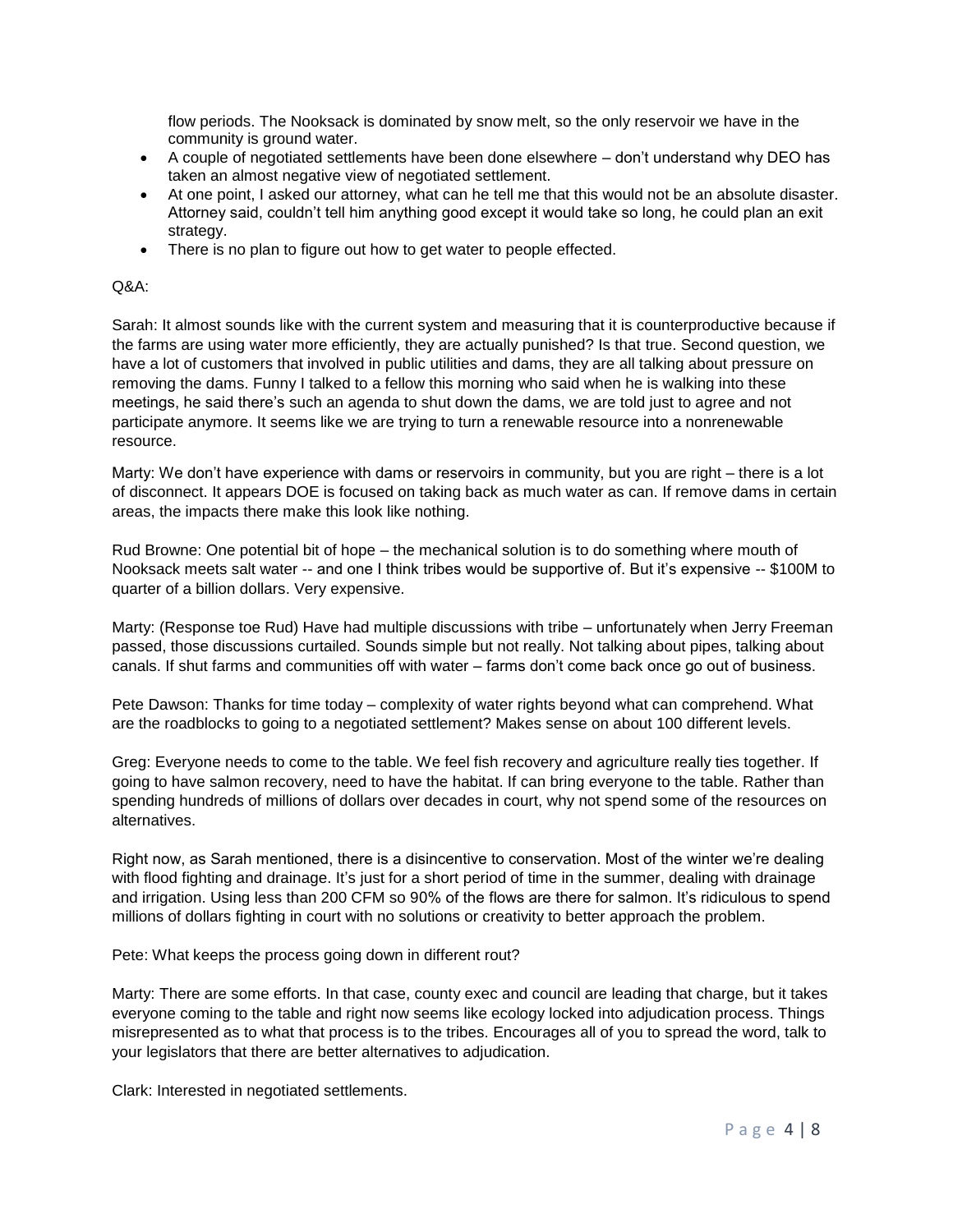Greg: Former director of ecology when Dungeness was done – some tough negotiation -- but eventually reached agreement and got some projects funded to assist with the issue.

Clark: If have info on those two settlements or other examples to our group, be interesting to our group, be good model. Was flow part of negotiated settlements. Familiar with another case in Oregon where took an economic model where senior water rights holders could sell and get compensated. Then that senior water right transferred to in stream flow which enabled basin to meet goals and stakeholders who had water rights felt water rights secured and historical water right had some value to it. And farmers conservation efforts seen as positive.

Greg: We have an attorney, Bill Clark, who has done a lot of that research. We will have Brad make that information available. Ecology actually touts the success of Dungeness and how water was set aside for farms and fish. It's interesting they've had that success in other basins, and they are not willing to put that forth in this case?

Ryan: Anyone talking about what's not being used from Nooksack to GP and other industries? Water quality in Lake Whatcom actually has gone down since not as much being taken out.

Greg: City of Bellingham had a diversion primarily for GP facility and that would be diverted to Lake Whatcom – build lake levels up and store over winter. Whatever not used, could release via Whatcom Creek. Talked some with Bellingham about sharing water with fish and farms. A lot of different legal issues (Foster Decision – doesn't allow to move water that easily).

Marty: Worked on stream flow augmentation to ground water. Two parts: Minor tributaries and then the main stem of the Nooksack. A lot of work can be done in the tributaries and has been done which has much more of an impact. Augmentation could be second major phase by speeding up process of groundwater moving to those tributaries. Regarding the Nooksack - Rud you said potentially getting to tidal influence area – but adjudication will look at Bellingham's right. There is a reason why Bellingham initially opposed adjudication. They have to keep Lake Whatcom at a certain level. Whatcom Creek is a salmon habitat. Some talk Whatcom Creak will be part of the conversation. One of concerns have is community not very aware of process. How many people will say not going to enter the process? If don't enter, you've lost what you have. Very fearful that will happen a lot in the rural community regarding individual use.

Paul Burril: Clark you spoke about what's happened in Oregon. I've been through a few of these in Alaska – good in the beginning but creates a barrier to entry that is too high for anyone else. Consolidation of the industry

Point of clarification – was the water right Marty has to defend, was \$10 to \$100k figure the price per piece of land or total for one business or individual? What is the impact to agriculture in this county?

Greg: Cost to defend each water right is significant. Marty and I have multiple water rights. Could potentially cost \$1M. DEO says only effecting large farms which is not true. Can't imagine farmers at Farmer's Market able to defend their water rights, so small 2-to-5-acre farms will be some of the first to lose. Also have landowners that I rent from – a retired widow who lives off rent check that I pay her. Elderly and retired people really being put into a financial hardship. Impact of ag – been told one of the largest industries/employers in county – been told valued at \$2B.

Brad: The sales are around \$300 million, but when you multiply input, you are close. That all flows to the economic viability of the county.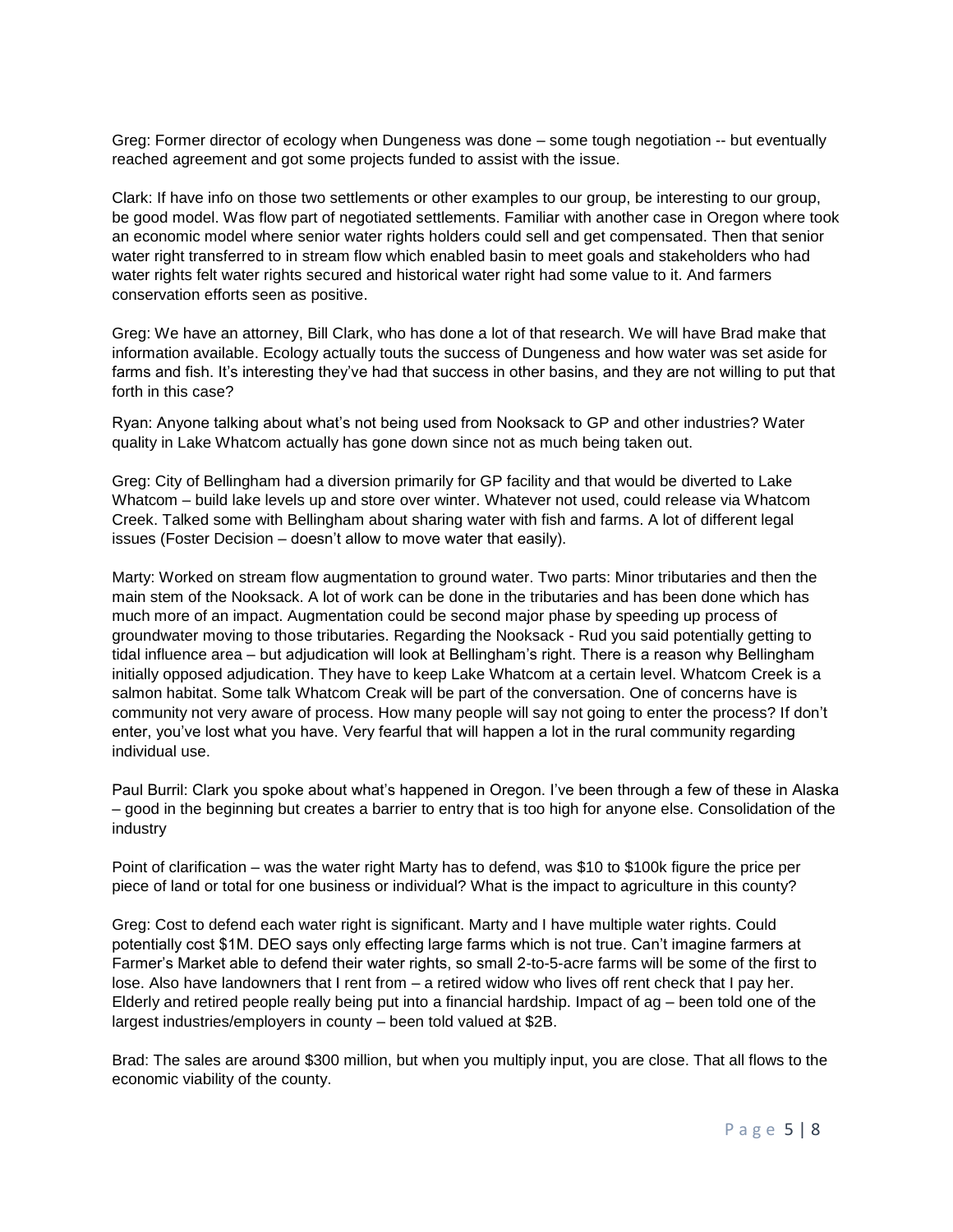Marty: Adjudication doesn't address quality of life – open space and the changes would most certainly occur. Keep reiterating not just agricultural issue – it's a community issue.

Ryan: Second that – my dad has done nothing but fight water rights over the years on Lake Whatcom. Bunch of people. This group has spent 1.5 years trying to get housing sorted out. Water rights and housing go directly together. Only going to make things more difficult. Will directly impact future housing in the county. Have you talked with housing community to help with this? City could lose their rights.

Marty: They have on the Nooksack river. They have a storage right. You look at the future? What does the future look like? Uncertainty about the end of the process.

Ryan: We have spent a year and a half spinning our wheels on housing. Housing and water rights go hand in hand, in good areas, not on farmland. This will directly impact housing abilities. Troy will have nothing to sell.

Marty: We can take control of the resource out of the hands of the state.

Ryan: Have you talked to construction, housing community, about partnering up to cover some costs? Partnering up might help.

Greg: Real Estate Association supported adjudication process – probably bought into Ecology's misrepresentation about what it would do.

Marty: Been a bit perplexing why not more resistance to the process. Could easily see no more domestic wells put in.

Clark: Question on where stand. Understand that it's a state issue – state administers water rights. Understand adjudication passed in this year's state budget and some funding in the budget passed for the county for water rights adjudication to get the process started. Want to get a sense for where things stand. Its happening. The deciding body is moving on it. Is it set to start this calendar year? Next calendar year? If so, is there anything the county can do – county advisory body can do?

Greg: Maybe \$1M budgeted to begin pre-adjudication – can't file until 2023. Pre-adjudication work is staffing up. This will occur in Whatcom County Superior Court – would need more judges and support staff and space. Council got \$250k to get negotiated process underway – trying to get everyone to the table to get off the ground hopefully.

Marty: So far tribes adamant that adjudication will happen, and DOE hasn't been helpful in trying to push a process of negotiated settlement along side that. The \$1M is pre-adjudication. The legislature will have to fund the adjudication. Thinks DOE has downplayed consequences – time and money that it will take. They can't possibly even know because will probably be a lot of lawsuits that go in before adjudication starts. When look at Spokane – decided against adjudication because had issues with Idaho. Whatcom County has issues with Canada. Have creeks that go into Canada.

Clark: Quick Administrative update. Councilmember Browne not on the call – had allocated 15 minutes regarding childcare funding proposal. Not sure going to get to that. Propose keep going on water rights discussion until 12:25p – unless anyone disagrees.

Sarah: Two things. Mr. Mayberry – thank you – I think your family was my first employer. I don't know if I was your best employer, but I really enjoyed it. It was a great experience.

Marty: That would have been my dad or my uncle.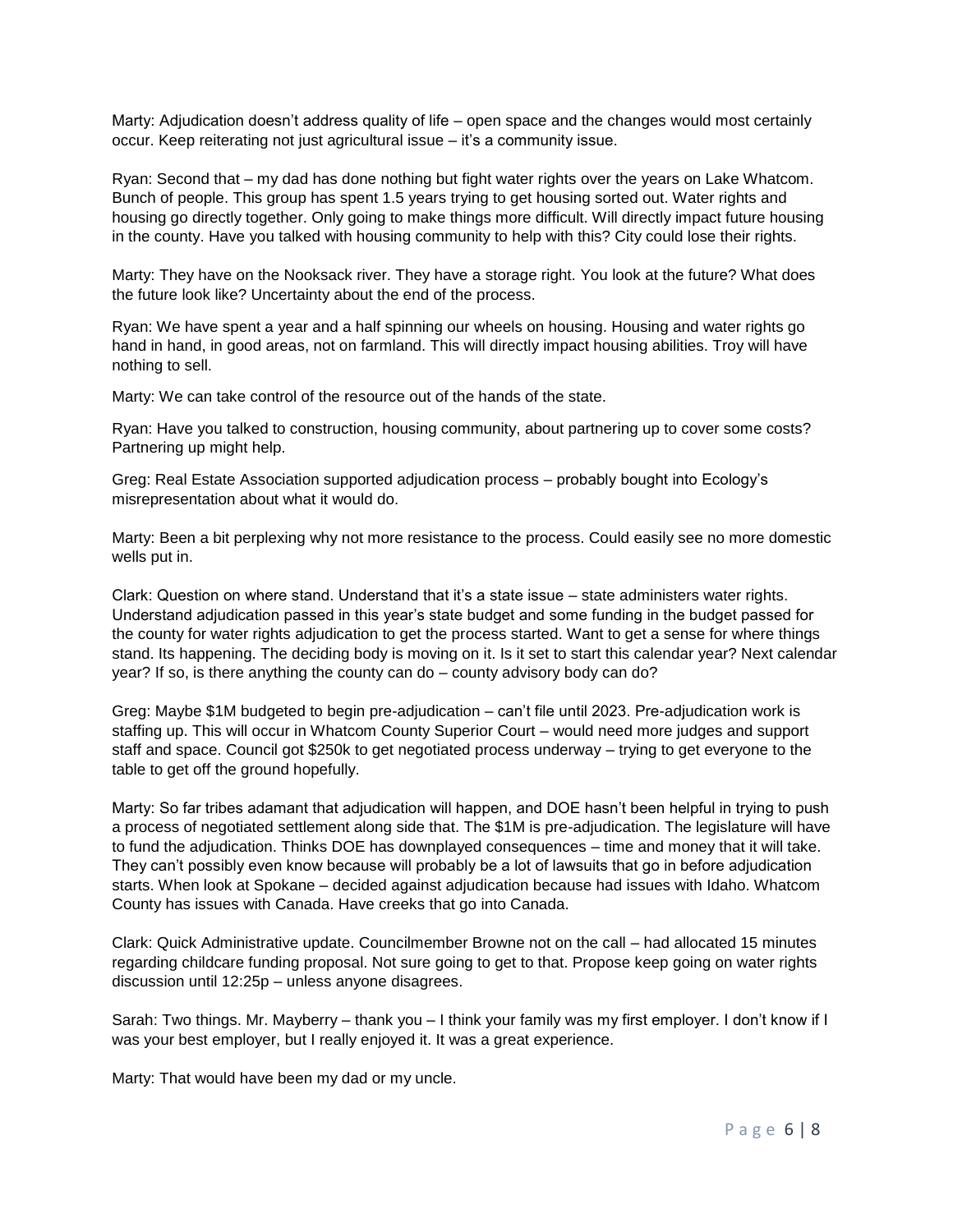Sarah: Moving on to the next topic. It was a great experience, thank you. One thing I was going to ask, as a group, is there an action item we wanted to formulate? Or is that jumping the gun? Do we want to review, maybe pulling together recommendations to County Council? It would take a lot of time, but would you be interested in presenting to a rotary forum, the AGC forum.

Marty: Yeah – have multiple people that can do the presentation on why not to do adjudication. Have presented to a lot of groups. Yes, always willing to do that.

Sarah: Would like to put a recommendation on the table. What a powerful move for our community if everyone aligned and went to federal government to help today and multiple generations on not fighting the battle but working together instead of fighting. It would be more powerful, classy, and mature. Maybe we can be the community that does that.

Clark: For follow up, getting detail of other examples of negotiated settlement and then a recommendation from the sector of what alternative might look like if want to go down that path. Would need to come with some level of specificity.

Marty: We can get you other examples, thinking of your comments about recommendations. Basically, our deal has been instead of adjudication, lets get to the table and do a negotiated settlement. Executive Satpal been helpful to push that process. Key is tribal acceptance. What ended the Yakima fight wasn't adjudication. Everyone gets sick of suing each other.

Paul: What is the problem? What is broken? Why are we going down this road? Why are we even starting this process? I know it is salmon. You have a lot of habitats. It doesn't matter how much water there is, if there is no salmon, the fish won't go up. Fish have access, fish have water, I do not think the problem is there. Maybe the problem is elsewhere? Why are no fish getting up the river to the area you guys are improving?

Greg: Very complicated. Is it really about habitat or control of water? Can chip away on salmon habitat needs.

Brad: Will work on getting follow up on the Dungeness. Just thinking out loud – there is a lot of discussion about collaboration. Maybe a letter can be drafted and signed by cities and tribes as a recommendation. Understand needs to be some work and comfort level before that.

Marty: Both processes can happen at the same time. We are opposed to adjudication. Tribes want adjudication. Brad you owe us both dinner for doing this for you.

Brad: Bring you some berries, Marty you want some? Thank you all for taking the time to listen, you are all in positions where you've led businesses and you achieved that by thinking logical and not being wasteful, being productive, hopefully to you this is terribly wasteful and unproductive. Some reason the momentum has been built to head that way, hopefully speaking out, being problem solvers, being creative, we can stop the train and get to some problem solving.

Marty: It is nice to give a shot to explaining the complexity of this issue. You are businesspeople, you know what uncertainty can do – uncertainty can do to a business, financial relationships with banks, very concerned that the rug could get pulled out from underneath before this process gets going. Bank loans pulled. Reevaluation of collateral of real estate. When we first started talking about this with Ecology, they said adjudication provides certainty. I said so does the death penalty and people fight like crazy to get out of that. Thanks for listening to us.

Clark: Thanks for coming.